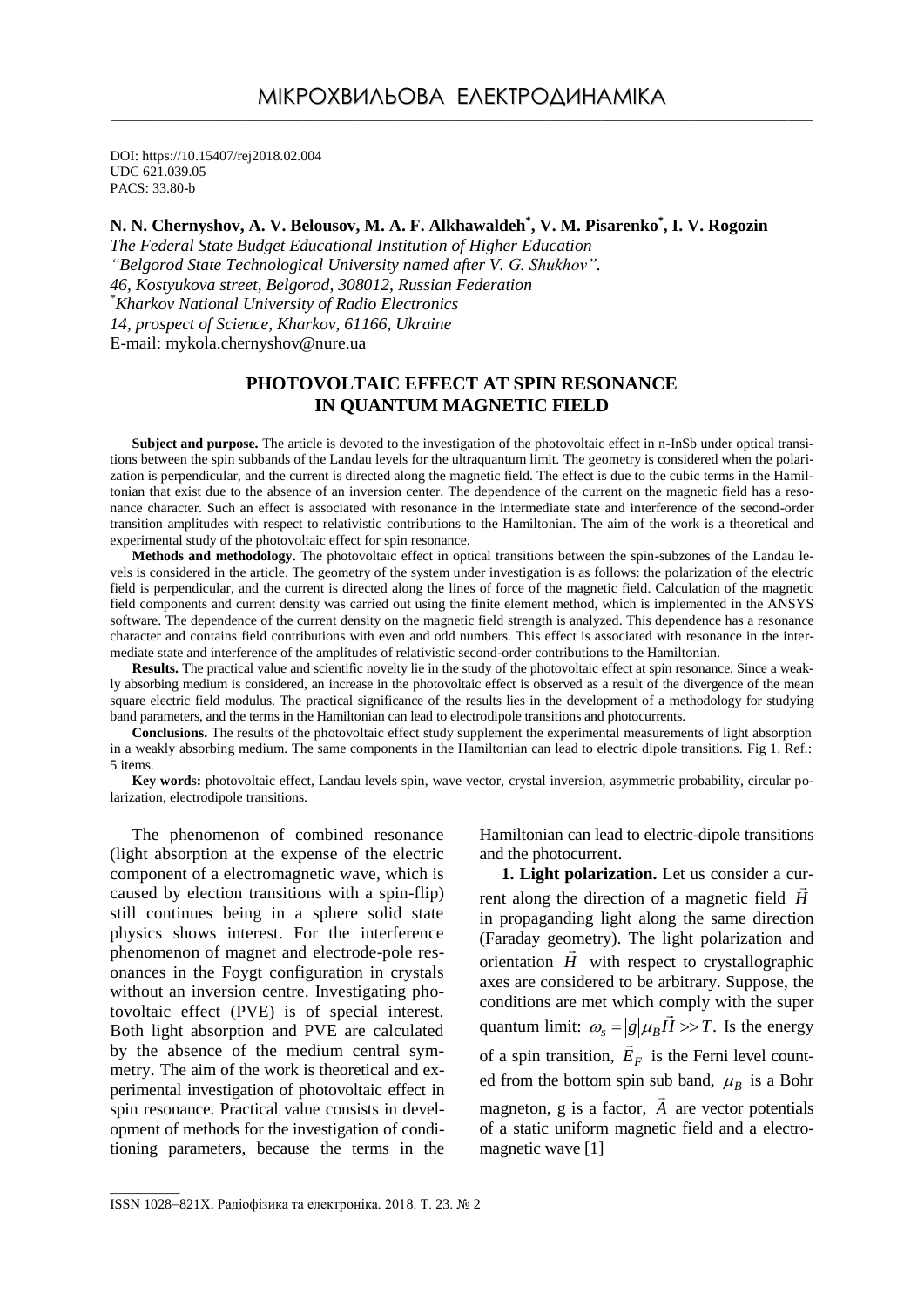$$
U(\vec{r}) = \sum_{i} u(\vec{r} - \vec{r}_i)
$$
 (1)

is the potential energy of interaction of elections with chaotically distributed impurities  $(\vec{r}_i)$  is a coordinate of the i-th impurity centre). The Hamiltonian of the system considered takes the form  $H = H_0 + H_1 + H_2 + H_U + U + F$ , where  $H_0$  is a Hamiltonian of a free election in parabolic approximation. The summands  $H_1$ ,  $H_2$ ,  $H_U$  correspond to three possible mechanisms of a transition with a spin-flip. The terms of Hamiltonian *F* calculate the interaction of elections. The existence of a current along the direction of the field  $H$  requires the address of transition probability as a function of a longitudinal momentum  $P_z$ . As we are interested in election transitions, within the Landau level at *n*, we will omit this index in all the quantities. The part of the distribution function, potentially odd in impulse, contributing to the current, can emerge as a result of the oddness of a generation function. On the first order of perturbation theory the asymmetric part of a transition probability can appear at the expense of the interference of the contributions  $F_1$  and  $F_2$ . The terms have been analyzed that emerge due to the address of scat tering probability on impurities in  $\vec{p}$ . At has been found that in the super quantum limit (unlike the case of absence  $H$ ). These terms don't result in PVE. The oddness of the generation function is not either available in the parabolic approximation for an election spectrum. With view of the spectrum nonparabolicity the contribution to the current has been found [2; 3]

$$
\vec{j}_{z}^{(1)} = \frac{\vec{e}^{3} \delta_{0} \vec{g} \omega_{s}^{2} \vec{E}_{0}^{2} m}{\pi a^{4} |g| \varepsilon_{g} \omega^{2}} \times
$$
\n
$$
\times \int dp_{z} f_{p}^{(0)} + \frac{\partial}{\partial m} (\tau_{p} + \nu_{p}^{2}) \times
$$
\n
$$
\times \vec{p}_{z} \left( a^{2} \vec{p}_{z}^{2} - \frac{1}{2} \right) P \delta_{\eta}(\Delta).
$$
\n(2)

Here *P* is a delta-function, blurred on the broadening  $n$ ,  $\Delta$  is fuming out of resonance.

**2. Asymmetric probability.** In addition to the considered input to the current, there are more components associated with inputs in asymmetric probability of a transition with spin flip from the interaction of electrons with impurities. It may seem that transitions with spin flip,

with the participation of impurities are not reso-<br> $\vec{v}$ nant, as it does not maintain  $\vec{p}$ . However, PVE in this case is determined by the resonance in the intermediate state. The reason for this is similar to the reason of occurrence of resonance PVE in the quantum film. These inputs arise when considering the interference of transition amplitudes of first and second order. For the case  $(\Delta \ll \lambda)$ of input received in the form

$$
\vec{j}_z^{(2)} + \vec{j}_z^{(3)} = -\frac{4\pi\alpha_s \vec{e}^3 \vec{n} \langle \lambda \rangle}{a^2 \omega^2} \times
$$

$$
\times \vec{E}_0^2 \left\{ \delta_\eta(\Delta) - \frac{\tilde{g}\omega_s}{\alpha_s|g|} \dot{\delta}_\eta(\Delta) \right\} \dot{P}.
$$

In [4] was measured PVE and the effect of an increase of the spin transitions in InSb with *H* /[111]. Analysis of experimental results showed that the measured signals do not depend on the angle between the vector of linear polarization and crystallographic directions in the (111) plane. Therefore, for the experimental curves obtained in opposite directions of the wave vector of light  $\vec{q}$  photovoltaic component of the signal, independent of the sign of the wave vector  $k$  of the radiation, build a symmetrical combination of signals in opposite directions of light propagation *U*. In the figure bellow shows the dependence of the PVE signals from  $\vec{B}$  $\overline{H}$  for linear, and right and left relative to the direction  $H$  of the circulating polarizations.



Dependence of EMF PVE from *H* /[111]

The figure shows that the effect exists only for linear and right-circular polarizations. The amplitude of the signal for circular polarization in two times more than linear one. The change of sign of  $H$  does not affect the value effect in the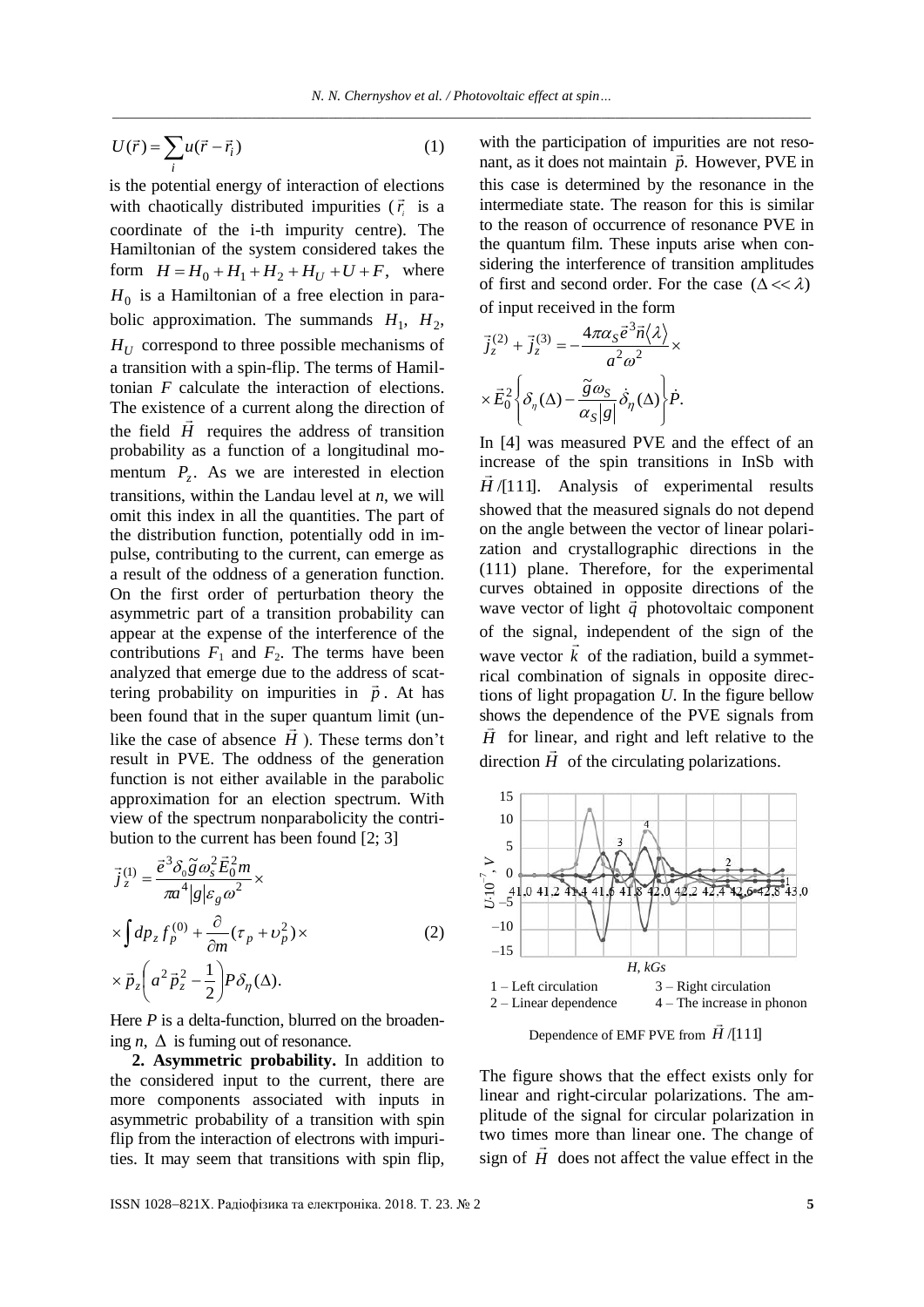linear polarization of the radiation. The signal contains both an even and odd inputs of configuration of the resonance. From the table it is seen that in this orientation only appear  $\vec{J}_z^{(2,3)}$ . *z j* Ļ From a comparison of theoretical values with the experimental signal we will get  $\alpha_s = 5.7 \times 10^{14} \text{cm}^2$ , which agrees well with the value of the parameter, obtained from the even input in the orientation  $\vec{H}$  /[111]. For the odd input, we will receive a value of the signal  $4.7 \times 10^{-4}$  B, which exceeds the experimental value  $4.2 \times 10^{-7}$  B. Theory of the effect is well described, highlighting the observed polarization dependence in the considered orientations of *H* relative to the crystallographic directions [5]. Comparison of theoretical and experimental values of the signals for the even configuration from the resonance the input allows you to define the parameters  $\tilde{g}$ ;  $\alpha_s$ . The values of these parameters are in good agreement with their values, calculated in Kane model. Theoretical value the odd input by  $\Delta$  input is by almost three orders higher than experimentally observed expected value. This is partly due to the fact that the heterogeneity of  $H$  in the volume occupied by the sample, leads to the suppression of the alternating signal and has little effect on the value of constant value of the input. Inputs not taken into account by the theory describing the odd  $\triangle$  peak are possible. Impurity peaks behave as peak spin resonance by free carriers. Between bound states only internal transitions are allowed. In such transitions of free electrons appear due to the auto-ionization processes. The input of the states in the PVE stems from the fact that the excited impurity states are intermediate and the final state is free.

**3. Strengthening of the PVE in 2D-disordered medium.** Let's consider the distribution of *E* in a weakly absorbing environment. In randomly inhomogeneous macroscopic mediums constructed of non-absorbent microscopic parts, due to the excitation of local plasmons occurs the enhancement of the local electric fields. In this mediums from the average values of the even powers of a module  $\vec{E}$  differ and are crucial for different nonlinear responses of the system, which leads to their strengthening. A two-phase medium consisting of two statistically

mixed components  $\varepsilon_1$ ;  $\varepsilon_2$  possesses an effective dielectric transmissivity  $\varepsilon_{eff} = \sqrt{\varepsilon_1 \varepsilon_2}$ . If both media are metals described by the Drude-Lorentz model

$$
\varepsilon_{1,2} = 1 - \omega_{P(1,2)}^2 / \omega \left( \omega + \frac{i}{\tau_{1,2}} \right),
$$

and absorption in them is very small  $\tau \rightarrow \infty$ . Then the initial media do not have absorption. If frequency of light  $\omega$  lies between the plasma frequencies  $\omega_P$  in the medium there is a finite absorption. The mean values of the square of the complex  $E$  and the square of the modulus of the

$$
\langle |E|^2 \rangle = \frac{\left(1 + |\varepsilon_2/\varepsilon_1|\right)}{\sigma_1 |\varepsilon_2/\varepsilon_1| + \sigma_2} \left| \langle E \rangle \right|^2. \tag{3}
$$

The value  $\langle |E|^2 \rangle$  differs, but  $\langle \vec{E}^2 \rangle$ remains bounded with increasing relaxation time. The model uses two iteration stages, one of the environments is replaced by empty gaps. As a result, a chain of conductivities arises  $\sigma_{1;2}^n$ . An endless repetition of the procedure leads to the same values  $\sigma_{1,2}^{\infty}$ , which coincides with the Dykhne relations  $\sigma_{\text{eff}} = \sqrt{\sigma_1 \sigma_2}$ . For the case of direct current  $\varepsilon_{1;2}$  as an imaginary value, and the resulting chain converges to the result of Dykhne. The same is true for real positive  $\varepsilon_{1;2}$ , corresponding to the static  $\varepsilon$ . By analogy with [5], display (3) should lead to the scenario of dynamic chaos for purely real  $\varepsilon_{1;2}$  with opposite signs. The result is sensitive to the initial value, and at any step isotropy of the system is not observed:  $\varepsilon_1^n \neq \varepsilon_2^n$ . Thus, the problem reduces to a nonlinear recurrence relation for the dielectric transmittivities.

**Conclusion.** The article is devoted to the study of PVE in optical transitions between spin sub bands of the Landau levels. Considered geometry, when the polarization is perpendicular, and the current is directed along *H*. The de pendence of  $\vec{l}$  from  $\vec{H}$  is of resoance character, and contains both even-numbered and oddnumbered field inputs. This character of effects is associated with resonance in an intermediate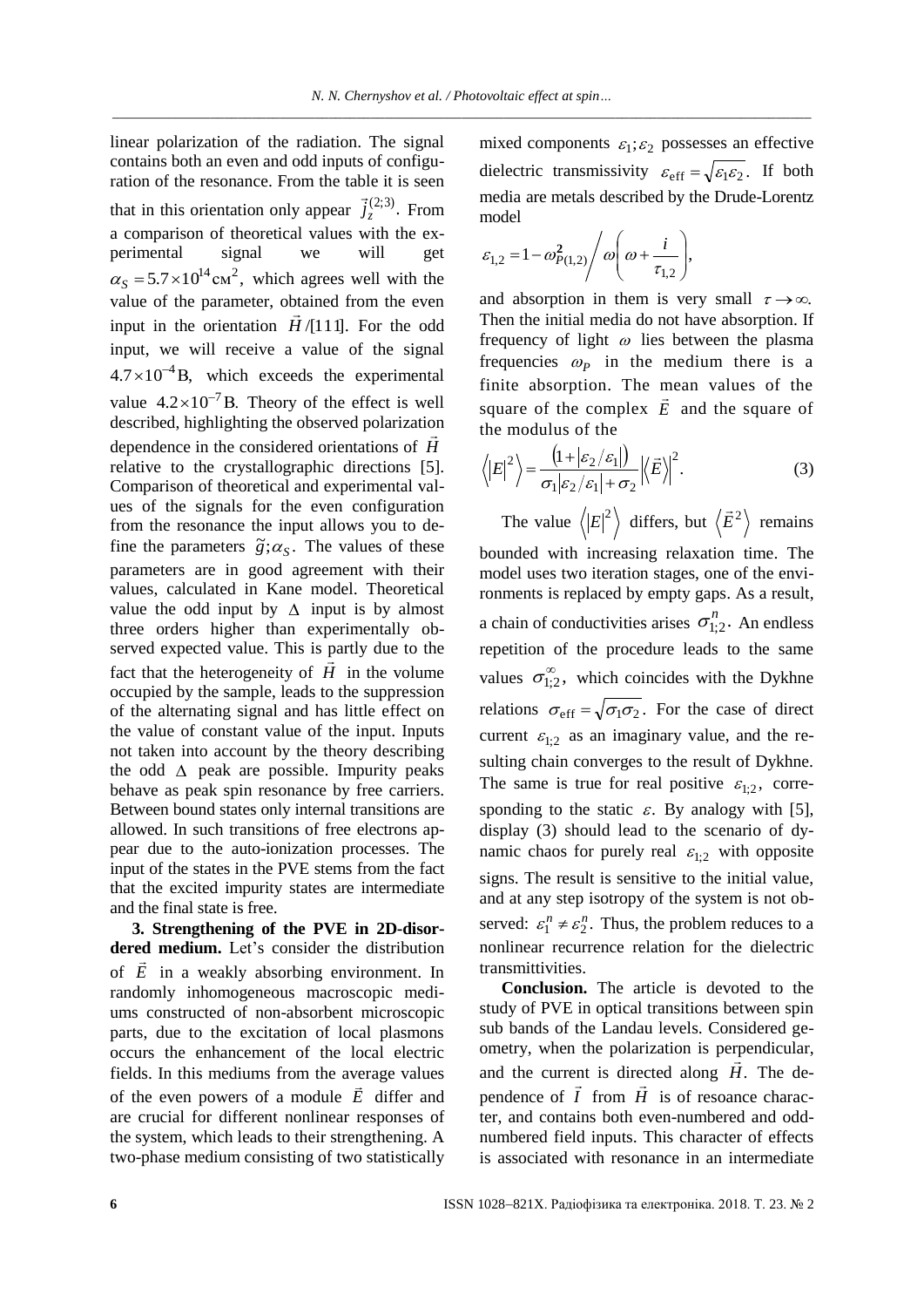state and the interference of transition amplitudes of the second-order relativistic inputs to the Hamiltonian function. Practical value and scientific novelty is concluded in the study of PVE at spin resonance. It can complement experiments on light absorption measurement as a method of conditioning parameters, as the same components in the Hamiltonian function can lead to an electric dipole transitions. The article examines PVE in weakly absorbing medium. It is shown that as a result of the divergence of the average square modulus of *E* there is an increase in effective PVE.

#### **REFERENCES**

- 1. Brouers, F., Henrioulle, N., Sarychev, A., 1996. In: *Electrical Transport and Optical Properties of inhomogeneous media*. Moscow: Scientific Center for Applyed Problems in Electrodynamics, p. 46.
- 2. Kraut, W., Baltz, R., 1979. Anomalous bulk photovoltaic effect in ferroelectrics: a quadratic response theory. *Phys. Rev. B*, **19**(3), pp. 1548–1554. DOI: https://doi.org/ 10.1103/PhysRevB.19.1548
- 3. Baltz, R., Kraut, V., 1978. A model calculation to explain the existence of bulk photo-current in ferroelectrics. *Solid State Commun*., **26**(12), pp. 961–963. DOI: [https://doi.org/10.1016/0038-1098\(78\)91262-0](https://doi.org/10.1016/0038-1098(78)91262-0)
- 4. Chernyshov, N. N., Slusarenko, A. A., 2016. Study the photovoltaic effect in the spin resonance for crystals without inversion centre. In: *Zbior artykulow naukowych* / *Inzynieria i technologia. Nauka wczoraj, dzis, jutro*. Warszawa, Poland, 02.2016, pp. 53–58.
- 5. Chernyshov, N. N., 2015. Conductivity of multicomponent electron gas. *Radioelectronics & informatics*, **1**(68), p. 23–25.

*Рукопись поступила 29.03.2018.*

#### Н. Н. Чернышов, А. В. Белоусов, М. А. Ф. Алкхавалдех, В. М. Писаренко, И. В. Рогозин

## ФОТОГАЛЬВАНИЧЕСКИЙ ЭФФЕКТ ПРИ СПИНОВОМ РЕЗОНАНСЕ В КВАНТОВОМ МАГНИТНОМ ПОЛЕ

**Предмет и цель работы.** Статья посвящена исследованию фотогальванического эффекта в *n*-InSb при оптических переходах между спиновыми подзонами уровней Ландау для ультра квантового предела. Рассмотрена геометрия, когда поляризация перпендикулярна, а ток направлен вдоль магнитного поля. Эффект обусловлен кубическими членами в гамильтониане, существующими из-за отсутствия центра инверсии. Зависимость тока от магнитного поля имеет резонансный характер. Такой характер эффекта связан с резо-

нансом в промежуточном состоянии и интерференцией амплитуд перехода второго порядка по релятивистским вкладам в гамильтониане. Целью работы является теоретическое и экспериментальное исследование фотогальванического эффекта при спиновом резонансе.

**Методы и методология работы.** В статье рассматривается фотогальванический эффект в оптических переходах между спиновыми подзонами уровней Ландау. Геометрия исследуемой системы следующая: поляризация электрического поля перпендикулярна, а ток направлен вдоль силовых линий магнитного поля. Расчет компонент магнитного поля и плотности тока проводился с использованием метода конечных элементов, который реализован в ПО *ANSYS*. Проанализирована зависимость плотности тока от напряженности магнитного поля. Эта зависимость имеет резонансный характер и содержит полевые вклады с четными и нечетными номерами. Этот эффект связан с резонансом в промежуточном состоянии и интерференцией амплитуд релятивистских вкладов второго порядка к гамильтониану.

**Результаты работы.** Практическая ценность и научная новизна заключаются в исследовании фотогальванического эффекта при спиновом резонансе. Поскольку рассматривается слабо поглощающая среда, наблюдается увеличение фотогальванического эффекта в результате расходимости среднего квадратичного модуля электрического поля. Практическое значение результатов заключается в разработке методики исследования зонных параметров, а слагаемые в гамильтониане могут приводить к электродипольным переходам и фототоку.

**Заключение.** Полученные результаты исследования фотогальванического эффекта дополняют экспериментальные измерения поглощения света в слабо поглощающей среде. Одни и те же компоненты в гамильтониане могут приводить к электрическим дипольным переходам.

**Ключевые слова:** фотогальванический эффект, спиновые уровни Ландау, волновой вектор, инверсия кристалла, асимметричная вероятность, циркуляционная поляризация, электродипольные переходы.

### М. М. Чернишов, А. В. Бєлоусов, М. А. Ф. Алкхавалдех, В. М. Писаренко, І. В. Рогозін

## ФОТОГАЛЬВАНІЧНИЙ ЕФЕКТ ПРИ СПІНОВОМУ РЕЗОНАНСІ У КВАНТОВОМУ МАГНІТНОМУ ПОЛІ

**Предмет і мета роботи**. Статтю присвячено дослідженню фотогальванічного ефекту в *n*-InSb при оптичних переходах між спіновими підзонами рівнів Ландау для ультраквантової межі. Розглянуто геометрію, коли поляризація перпендикулярна, а струм напрямлений уздовж магнітного поля. Ефект обумовлений кубічними членами в гамільтоніані, існуючими через відсутність центру інверсії. Залежність струму від магнітного поля має резонансний характер. Такий характер ефекту пов'язаний з резонансом у проміжному стані та інтер